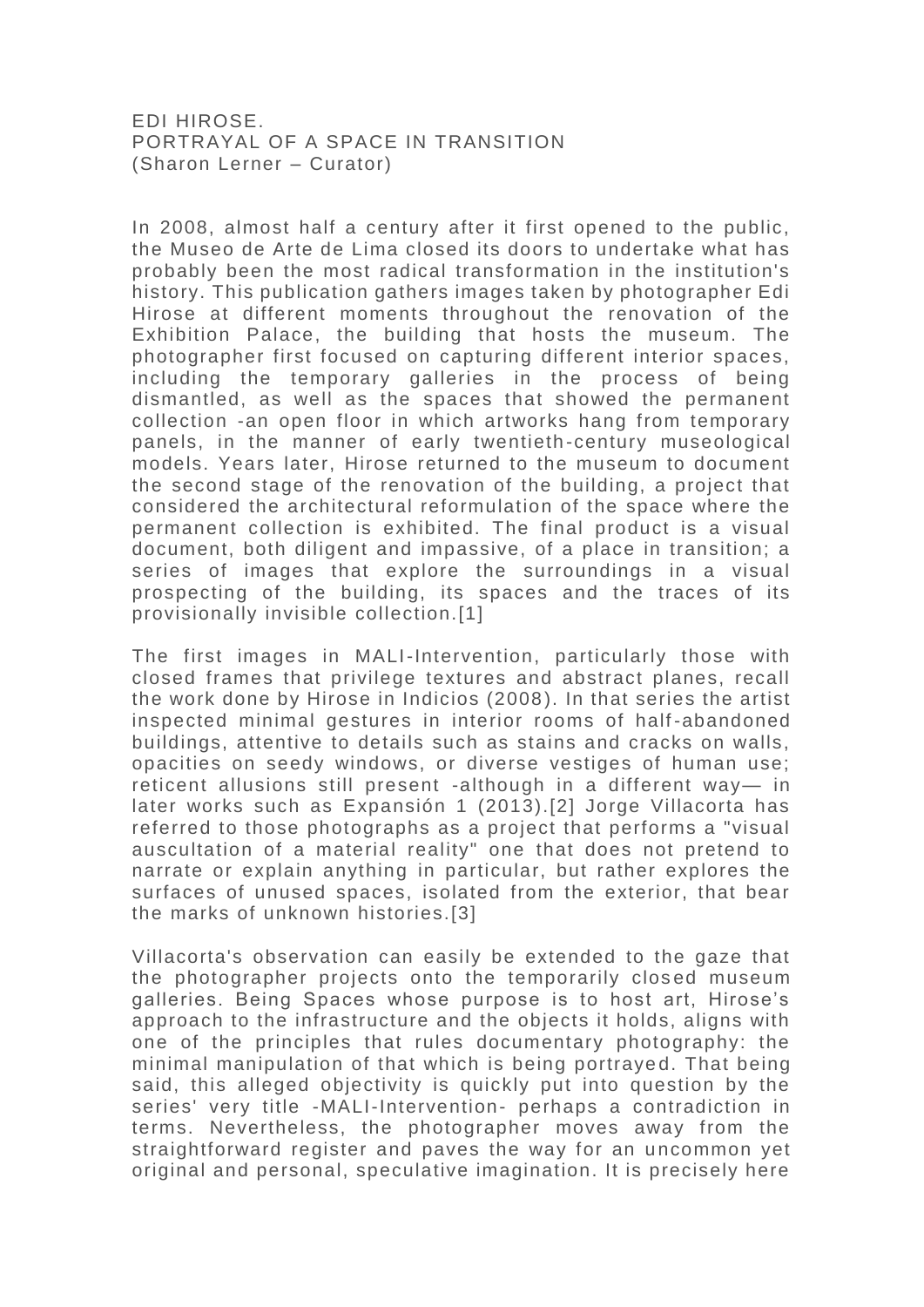where we can possibly Iocate the fundamental tension in Hirose's photography: the clear ambivalence in many of his works between an apparent documentary impetus and a modernist approach to an authorial line of work.

Some critics have located Hirose's practice within the context of documentary photography, inasmuch as it privileges an objective approach to the surrounding reality and pays particular attention to the edition of the image.[4] This documentary inclination could be identified in one of his most well known works, Pozuzo (2002 - 2004), an impressive visual document produced -as many of his long-term projects- over the course of several years. The series portrays the life of a community in the central Amazonian forest, inhabited by descendants of Austrian immigrants who settled there in the late nineteenth century.[5] Nevertheless, it is perhaps more pertinent to state that his work tends towards a more suggestive inclination: the non-literal, metaphoric use of images. It is in that line that Hirose, who belongs to a generation of photographers formed in Lima in the nineties, could be considered as the last representative of a local modernist tradition, one associated with the historic Foto Galería Secuencia.[6] lndeed, the different images of MALl-Intervention compose a visual repertoire in which some of the features of photographic modernism, such as the veiled, transparent, reflected and opaque or covered objects acquire a leading role. In some cases, these features seem to refer in an oblique way to the memory of the institutional space, which is transformed into a sort of ghostly presence. A clear example could be Telón blanco (White Curtain) -a backlit portrayal of the shelves in which paintings where stored, covered with a light white cloth in order to protect them. The reflections onto glass cases and vitrines -in which both interior and exterior spaces are projected- seem to permanently haunt the photographs in the series. Just as with the photographers associated with Secuencia, the modernist strategy does not imply a derivative posture. As Majluf and Villacorta have referred in relation to Secuencia, in Peru "(...) the assimilation of the North American modernist principles was never a copy. With Peruvian photographers the friction between the descriptive and the metaphorical is always resolved in favor of a specific reading of local experience."[7]

At times, Hirose's covered objects break with the illusion of pictorial representation, emphasizing their own material condition. In this sense, perhaps some of the most emblematic images in the series are those depicting the different moments in the relocation of Luis Montero's Los funerales de Atahualpa (Funerals of Atahualpa) (1867), a foundational painting in Peruvian art history, and one of the key artworks shown in the museum. Writing about the photographs related to this emblematic canvas, Natalia Majluf, argues that Hirose constantly insists on its material character. By showing it covered and refusing to reveal the scene it contains,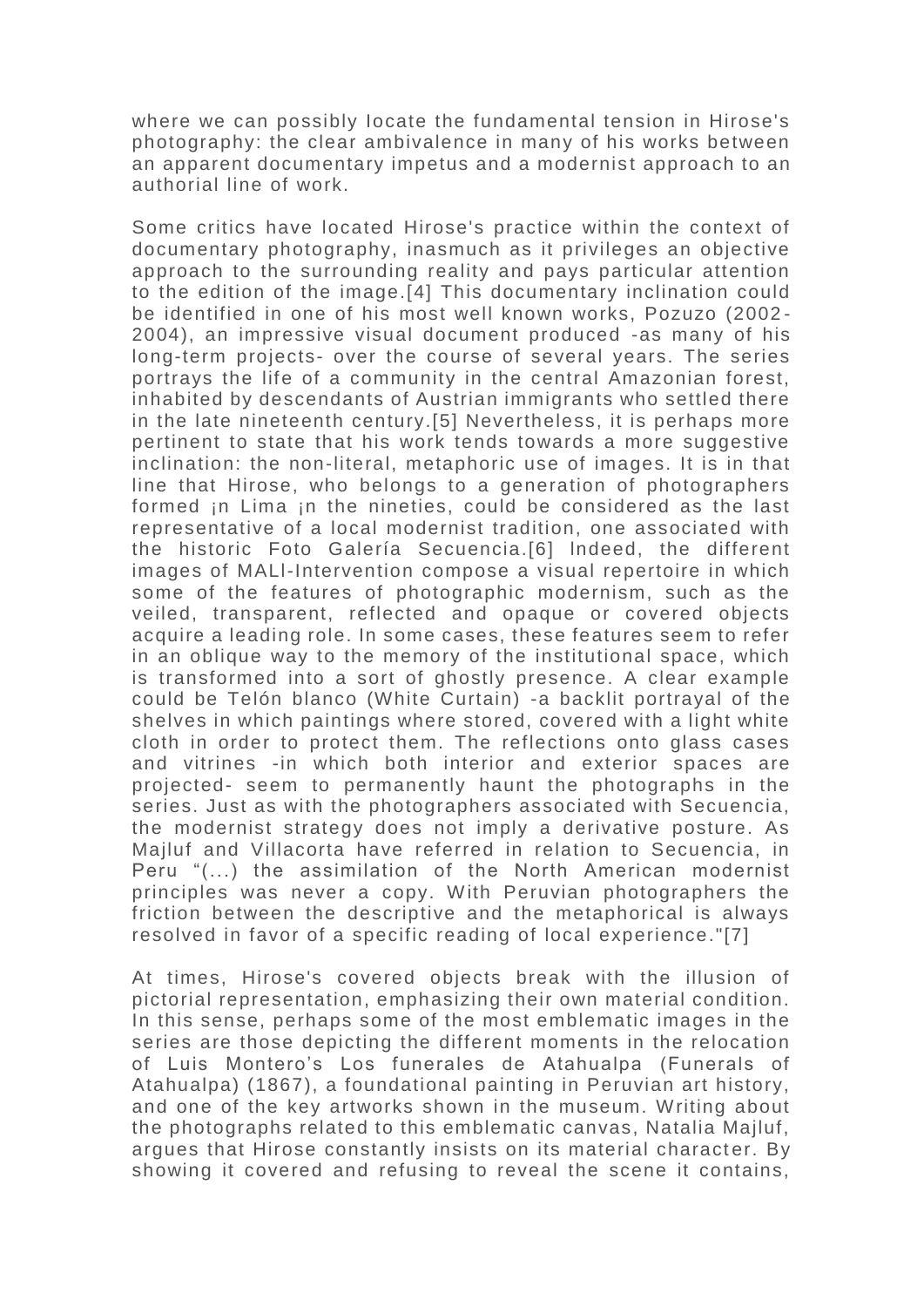the photographer highlights its monumentality and turns it into a reference of itself.[8]

Eventually, these meta-referential allusions appear more frequently and become more evident.

There are times when the compositions, casual or not, seem to posit a reflection on art history and the problems inherent in pictorial representation. For example, in Horizonte (Horizon), an empty frame leaned against a rectangular black shape inside a white environment, might trigger a series of readings that refer to the transformation of the picture plane since the beginning of the Modern era. Pictorial illusion is thus revealed through the simple reference to a 'horizon Iine.' In this way the photograph brings to mind the developments of European Romantic Iandscapes of the nineteenth century, the pure forms of constructivist abstraction, or even the primal act of photography: framing. It is precisely the way in which the photographer frames the shots which opens up the gaze to the interior of the museum, giving it an almost scenographic character.

If museum displays attest to the notions that operate behind certain understanding of art and culture in our societies, ¡n Hirose's earlier pictures at the museum, the displays are shown rather fragile, recalling the so-called 'museum-void' that has characterized the lack of cultural institutions in Peru.[9] However, the later shots in the series capture the transition of the aforementioned space into a different museology, and allow the Viewer to briefly and partially glimpse the notions that shape the new institutional structures.

In MALI-Intervention, the old and new galleries, and impromptu displays confront the viewer with the images that dwell in the collective memory. However, the different photographs of the series also transcend the context of the MALI and its collections, offering a wider reflection on art history, the evolution of artistic media and the ideologies that hide behind exhibition spaces.

[1] The renovation process took place in two different stages. Between 2008 and 2010 the museum closed to the public, the spaces on the first floor were reformulated for temporary exhibitions and the second floor became a temporary storage for works in the collection. In 2010 the MALI partially reopened its doors with temporary exhibitions and the process of infrastructural renovation of the second floor began. The permanent galleries reopened in September 2015, with a completely new museological script.

[2] In Expansión 1 (2013), Hirose leaves the minimal detail and projects his gaze onto the exterior surfaces of urban and semi urban constructions. In those images the photographer's insightful